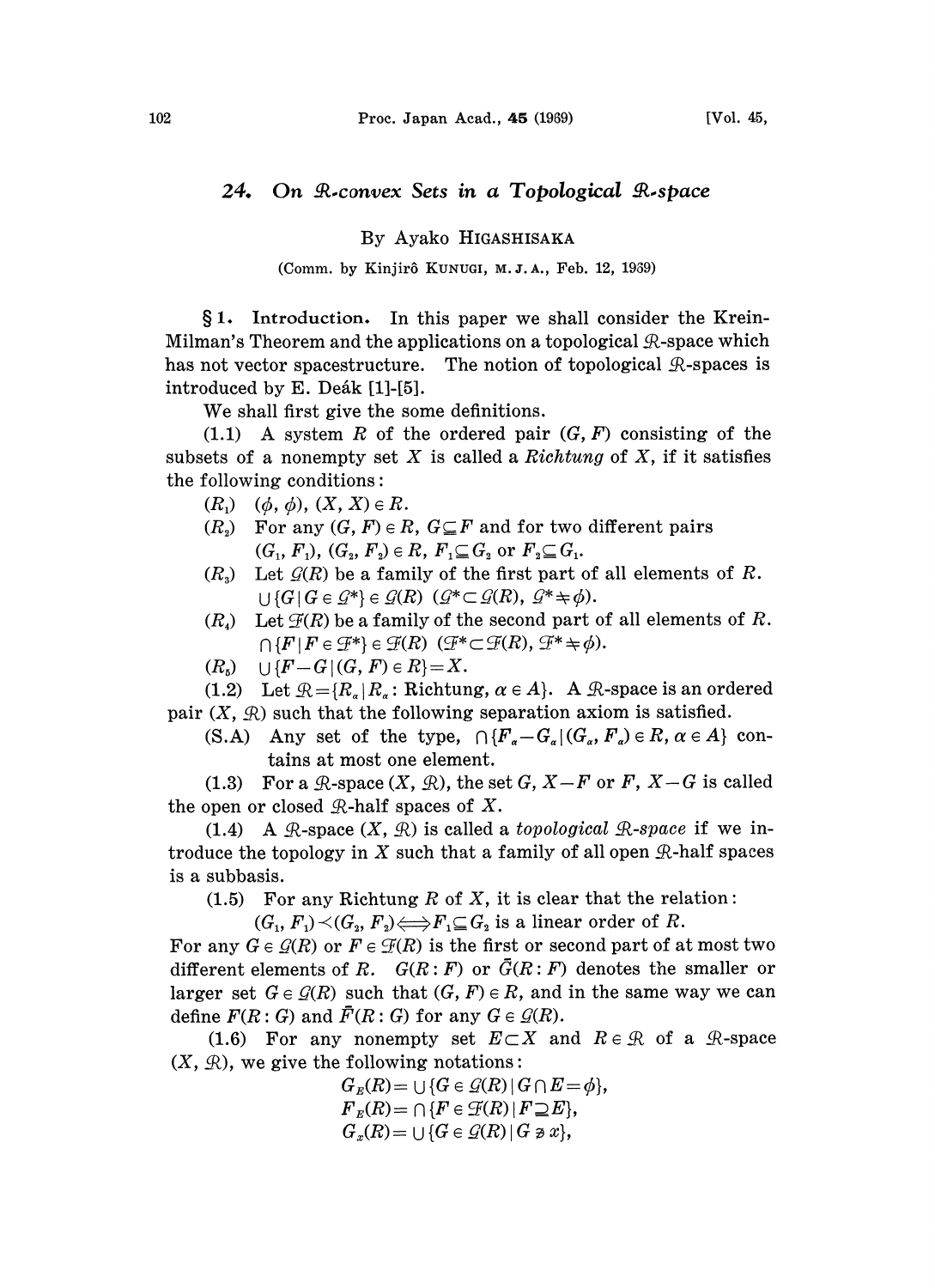$$
F_x(R) = \bigcap \{F \in \mathcal{F}(R) \mid F \ni x\},
$$
  
\n
$$
S_x(R) = F_x(R) - G(R : F_x(R)),
$$
  
\n
$$
T_x(R) = \overline{F}(R : G_x(R)) - G_x(R).
$$

It follows from  $(R_n)$  that  $(G_n(R), F_n(R)) \in R$  for each  $x \in X$  and each  $R \in \mathcal{R}$ , and that  $S_x(R) = T_x(R)$ .

(1.7) Let  $(X, \mathcal{R})$  be a  $\mathcal{R}$ -space and  $R \in \mathcal{R}$ . If  $(G, F) \in R$  and  $G \subseteq F$ , the set  $F-G$  is called a R-hyperplane. The set  $S \subset X$  is a  $\mathcal{R}$ - $G \ncong r$ , the set  $r = G$  is called a *R*-hyperplane. The set  $S \subset X$  is a  $g$ -hyperplane if it is a *R*-hyperplane for some  $R \in \mathcal{R}$ . A *R*-hyperplane  $S = F - G$  is an upper or lower R-supporting hyperplane of  $E \subseteq X$ , if  $S \cap E \neq \emptyset$  and  $E \subset F$  or  $E \subset X - G$ . If  $E - S \neq \emptyset$ , a R-supporting hyperby experiment in the set of  $E$  is a  $E$ -hyperplane for some  $R \in \mathcal{R}$ . A  $R$ -hyperplane  $S = F - G$  is an upper or lower  $R$ -supporting hyperplane of  $E \subseteq X$ , if  $S \cap E \neq \phi$  and  $E \subset F$  or  $E \subset X - G$ . If  $E - S \neq \phi$ , a  $R$ -supp  $S \cap E \neq \emptyset$  and  $E \subset F$  or  $E \subset X - G$ . If  $E - S \neq \emptyset$ , a R-supporting hyper-<br>plane S of E is called a proper R-supporting hyperplane of E.

It is clear that the set of  $E$  has an upper or lower  $R$ -supporting hyperplane if and only if  $S_E(R) \cap E \neq \phi$  or  $T_E(R) \cap E \neq \phi$ , and then  $S_{\kappa}(R)$  or  $T_{\kappa}(R)$  is an upper or lower R-supporting hyperplane.

We can prove that if  $E$  is a compact set, there exist the upper and lower R-supporting hyperplanes of E for any  $R \in \mathcal{R}$ .

(1.8) The strong  $\mathcal{R}$ -convex hull of  $E \subseteq X$  is the intersection of all  $\mathcal{R}$ -halfspace containing E and we denote it by  $k(\mathcal{R}:E)$ . If  $E=k(\mathcal{R}:E)$ , E is a strong  $\mathcal{R}$ -convex set. By  $a \cdot k(\mathcal{R}:E)$  we denote the closed strong  $\mathcal{R}$ -convex hull of  $E \subseteq X$  defined by the intersection of all closed  $\mathcal{R}$ -halfspace containing  $E$ .

(1.9) The quasi  $\mathcal{R}$ -inner of the set  $E \subseteq$  is the set

 $Q(R : E) = k(R : E) - \bigcup \{all proper \mathcal{R}\text{-supporting hyperplane}\}\$ 

 $\S 2.$  R-extremal sets and R-extremal points.

Let  $(X, \mathcal{R})$  be a  $\mathcal{R}$ -space and  $E \subseteq X$ . A  $\mathcal{R}$ -extremal set of E is a Let  $(X, \mathcal{R})$  be a  $\mathcal{R}$ -space and  $E \subseteq X$ . A  $\mathcal{R}$ -extremal set of  $E$  is a subset  $M \subseteq E$  such that  $A \subseteq M$  whenever  $A \subseteq k(\mathcal{R}:E)$ ,  $2 \leq \overline{A} < \aleph_0$  and  $M \cap Q(\mathcal{R}:A) \neq \emptyset$ . If  $M = \{x_0\}$ ,  $x_0$  is called a  $\mathcal{R}$ -extremal point of E.

The following properties of  $\mathcal{R}$ -extremal subsets of E can be easily verified.

(2.1) Any union of  $\mathcal{R}$ -extremal subsets of a set E is a  $\mathcal{R}$ -extremal subset of E.

(2.2) Any intersection of  $\mathcal{R}$ -extremal subsets of a set E is a  $\mathcal{R}$  $extremal subset of  $E$ .$ 

subset of  $C$ , then  $A$  is a  $R$ -extremal subset of  $C$ . (2.3) If A is a  $\mathcal{R}$ -extremal subset of B and, B is a  $\mathcal{R}$ -extremal et of C, then A is a  $\mathcal{R}$ -extremal subset of C.  $\begin{array}{c} A \ \text{is a} \ \text{hen } A \ \text{i} \ A \subset B \subset \end{array}$ 

(2.4) If C and if A is a  $\mathcal{R}$ -extremal subset of C, then A is a  $\mathcal{R}$ -extremal subset of  $B$ .

(2.5) Let C be a family of sets in a  $\mathcal{R}$ -space, and let  $Y = \bigcap_{x \in \mathcal{C}} X$ . If one of any two members of  $\mathcal C$  is a  $\mathcal R$ -extremal subset of the other, then Y is a  $\mathcal{R}$ -extremal subset of each  $X \in \mathcal{C}$ .

3. The Krein.Milman's Theorem.

**Theorem 1.** A nonempty compact strong  $\mathbb{R}$ -convex subset E of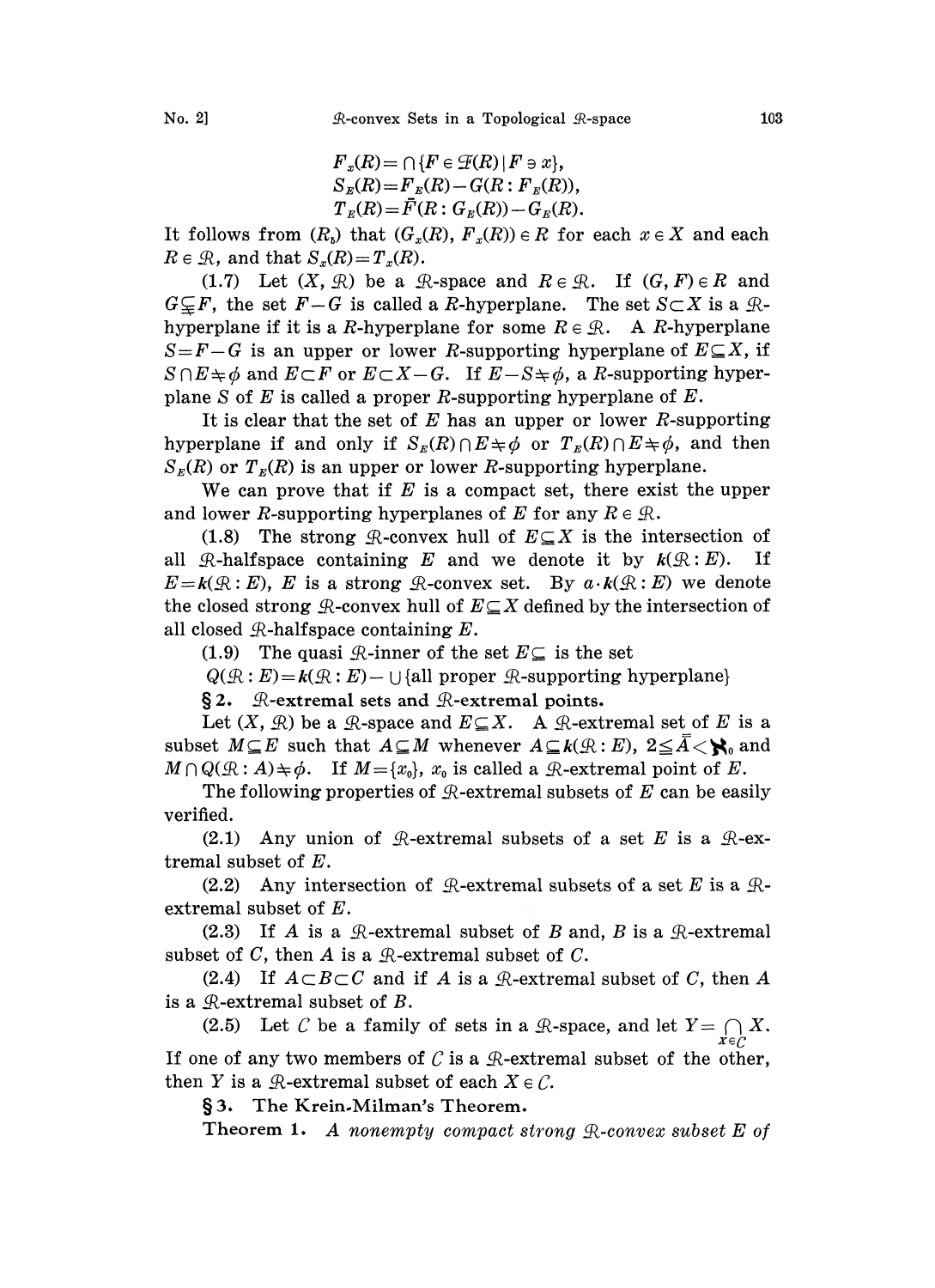a topological  $\mathcal{R}\text{-space}$  has at least one  $\mathcal{R}\text{-}extremal$  point.

**Proof.** The set E is itself a  $\mathcal{R}$ -extremal subset of E. Let  $\mathcal{M}$  be the totality of compact  $\mathcal{R}$ -extremal subsets of E. Order  $\mathcal{M}$  by the set inclusion relation. It is easy to see that if  $\mathcal{M}_1$  is a linearly ordered subfamily of  $M$ , there exists a compact  $R$ -extremal subset of E which is a lower bound for the subfamily  $\mathcal{M}_1$ .

lower bound for the subtamlly  $\mathcal{M}_1.$   $\blacksquare$ pose that  $\bar{M}_0 \geq 2$ . Then there exist  $R \in \mathcal{R}$  such that  $\bar{F}(R: G_{M_0}(R))$  $\bigcap M_0 \subsetneq M_0$ . Since  $M_0$  is the compact set,  $M_1 = \{\overline{F}(R: G_{M_0}(R)) - G_{M_0}(R)\}$  $\cap$   $M_0 \neq \phi$ .

On the other hand, suppose that A is a subset of  $k(\mathcal{R}:E)$  such that  $Q(\mathcal{R}:A)\cap M_1\neq\emptyset$  and  $2\leq\overline{A}<\mathcal{R}_0$ , then  $A\subset M_0$ , so that  $A\subset X$  $-G_{M_0}(R)$ .

If  $A \cap {\{\bar{F}(R:G_{M_0}(R)) - G_{M_0}(R)\} = \phi}$ , then  $A \subset X - {\bar{F}(R:G_{M_0}(R))}$ , and therefore  $Q(R: A) \cap M_1 = \phi$ , which is a contradiction.

If,  $A \cap {\{\overline{F}}(\mathcal{R}: G_{M_0}(R)) = G_{M_0}(R)\} \neq \emptyset$  and  $A \not\subset {\{\overline{F}}(R: G_{M_0}(R)) = \emptyset}$  $G_{M_0}(R)$ , then  $\bar{F}(R: G_{M_0}(R)) - G_{M_0}(R)$  is a lower proper R-supporting hyperplane of A, and therefore,  $Q(R : A) \cap M_1 = \phi$ , which is a contradiction. Therefore  $A \subset M_1 = {\{\overline{F}(R:G_{M_0}(R)) - G_{M_0}(R)\}\cap M_0}$  and therefore  $M_1$  is a  $\mathcal{R}$ -extremal subset of E. Since  $M_1 \subset M_0$  and  $M_0$  is a minimal  $\mathcal{R}$ -extremal subset of E, it is a contradiction.

Therefore  $M_0$  has only one point which is a  $\mathcal{R}$ -extremal point of E.

Corollary. Suppose that  $E$  is a compact strong  $\mathcal{R}\text{-}extremal set$ , then for any  $R \in \mathcal{R}$ ,  $F_E(R)-G(R: F_E(R))$  or  $\overline{F}(R: G_E(R))-G_E(R)$  has at least one  $\mathcal{R}\text{-}extremal point of E.$ 

Proof. By the same way in Theorem 1, we can prove that  $M=\{F_{E}(R)-G(R:F_{E}(R))\}\cap E$  is a compact  $\mathcal{R}$ -extremal subset of  $E$ ,

Theorem 2. Let  $\mathcal{E}(\mathcal{R}:E)$  be all  $\mathcal{R}\text{-}extremal points$  of a compact strong  $\mathcal{R}\text{-}convex$  set E, then,  $E = a \cdot k(\mathcal{R} : \mathcal{E})$ .

**Proof.**  $\mathcal{E}(\mathcal{R}:E)\subset E$  implies  $a \cdot k(\mathcal{R}:\mathcal{E})\subset E$ . Suppose that there exists a point  $x_0$  contained in the set  $E-a \cdot k(\mathcal{R} : \mathcal{E})$ , so that there exists  $R \in \mathcal{R}$  such that  $x_0 \in E$  and  $x_0 \notin F_{\mathcal{E}}(R)$  or  $x_0 \in E$  and  $x_0 \in G_{\mathcal{E}}(R)$ .

If  $x_0 \in E$  and  $x_0 \in F_{\mathcal{E}}(R)$ , then  ${F}_E(R)-G(R: F_E(R))\cap \mathcal{E} = \phi$ .

If  $x_0 \in E$  and  $x_0 \in G_{\mathcal{E}}(R)$ , then  $\{\bar{F}(R: G_E(R)) - G_E(R)\} \cap \mathcal{E} = \phi$ .

Therefore we can introduce a contradiction to the corollary of Theorem 1.

We remark that a compact strong  $\mathcal{R}$ -convex set E is the strong  $\mathcal{R}$ -convex hull of the set of all  $\mathcal{R}$ -extremal points of  $E$ .

The following result is a generalization of a result of Jerison to a topological  $\mathcal{R}$ -space.

Theorem 3. Let  $\{K_n\}$  be a sequence of compact strong  $\mathcal{R}\text{-}convex$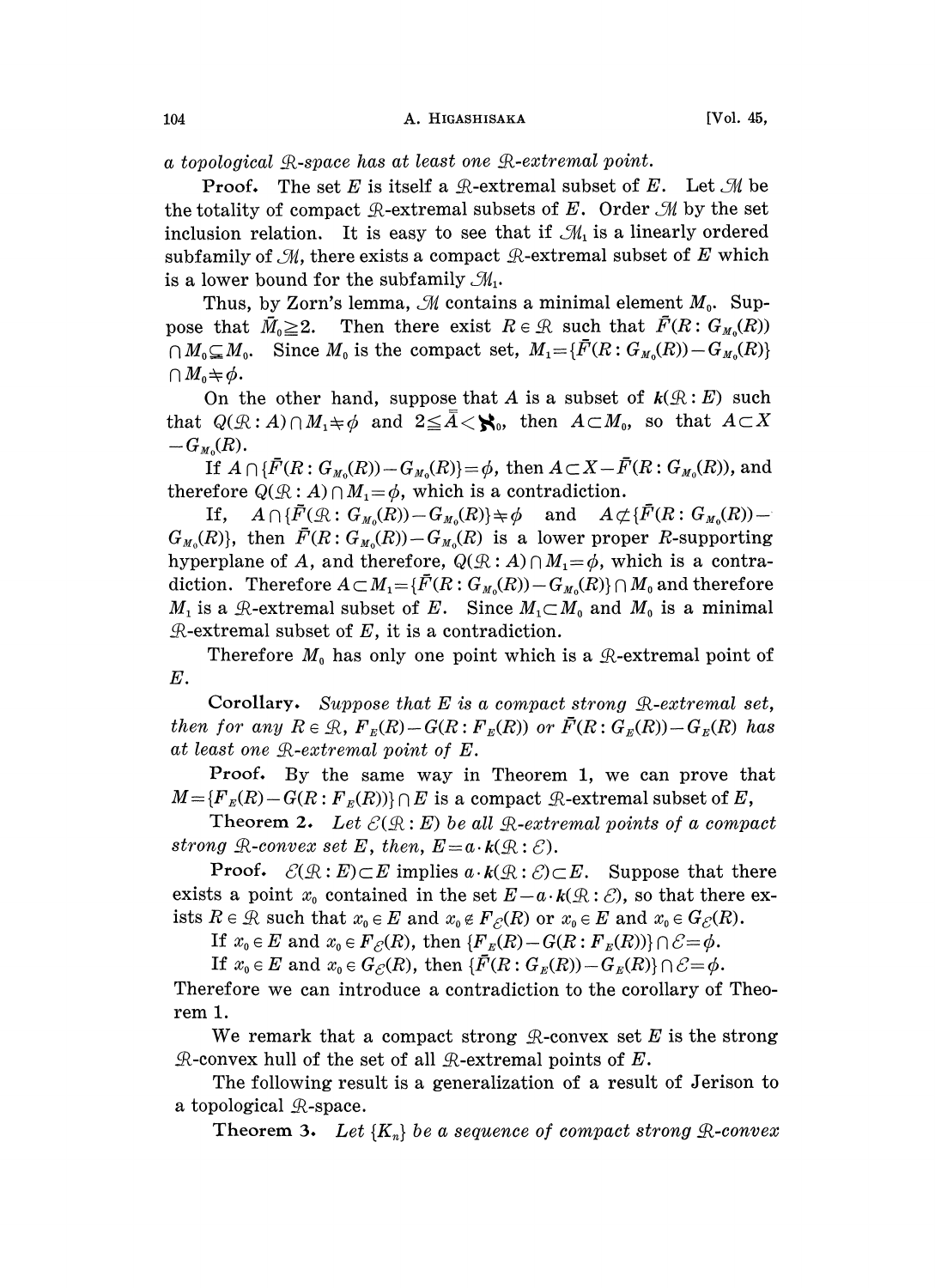sets such that  $K_1 \supset \cdots \supset K_n \supset K_{n+1} \supset \cdots$  and let  $K = \bigcap K_n$ . Let  $A_n$  be the set of all  $\mathcal{R}\text{-} extremal points of  $K_n$  for each n and let A be the topo$ logical superior limit of  $\{A_n\}$ . Then K is the closed strong  $\mathcal{R}\text{-convex}$ hull of A.

**Proof.** Let  $F_n$  be the closure of  $\bigcup_{m=n}^{\infty} A_m$ , then  $A = \bigcap_{m=1}^{\infty} F_n$ . Since  $F_n \subset K_n$  for each n,  $A \subset K$  and therefore,  $\bigcap \{F_A(R)-G_A(R): R \in \mathcal{R}\}\subset K$ . By the Krein-Milman's Theorem in a topological  $\mathcal{R}$ -space (see [5]),  $k(\mathcal{R}:F_m)=K_n$  for each n, i.e.  $(G(R:F_{F_n}(R)), F_{F_n}(R))=G(R:F_{k_n}(R)),$  $F_{k_n}(R)$  and  $(G_{F_n}(R),\bar{F}(R:G_{F_n}(R))=(G_{k_n}(R),\bar{F}(R:G_{k_n}(R)))$  for each  $R \in \mathcal{R}$  and n.

Consider a fixed  $R \in \mathcal{R}$ . Since  $F_n$  is a compact set, there exists a<br>t  $x_n$  in  $\{F_{F_n}(R) - G(R : F_{F_n}(R))\} \cap F_n$ . The sequence  $\{x_n\}$  has a point  $x_n$  in  ${F_{F_n}(R) - G(R: F_{F_n}(R))} \cap F_n$ . cluster point  $x_0$  which is contained in A.

Now we consider the topological superior limit of  ${F_{F_n}(R)}$  $-G(R: \mathbb{F}_{F_n}(R))$  and let  $X = A \cap \lim_{n \to \infty} \{ \mathbb{F}_{F_n}(R) - G(R: \mathbb{F}_{F_n}(R)) \}.$  It is clear that  $(G(R: F_x(R)), F_x(R)) \leq (G(R: F_{F_x(R)}), F_{F_x(R)})$  for all n and there is no member  $(G, F) \in R$  such that  $(G(R: F_x(R)), F_x(R)) \leq (G, F)$  $\leq (G(R: \{F_{F_n}(R)), \{F_{F_n}(R)\})$  for all n. Since  $x_0 \in X$ ,  $(G_{x_0}(R), \{F_{x_0}(R)\})$  $=(G(R: F<sub>x</sub>(R)), F<sub>x</sub>(R)).$  On the other hand, since  $(G(R: F<sub>k<sub>n</sub></sub>(R)),$  $F_{k_n}(R)) = (G(R: F_{F_n}(R), F_{F_n}(R))$  for all n and  $K = \bigcap_{n=1}^{\infty} K_n \subset K_n$ ,  $(G(R: K_n)$  $F_k(R)$ ,  $F_k(R)$ ) $\leq$ ( $G(R: F_{F_n}(R)$ ),  $F_{F_n}(R)$ ) and therefore ( $G(R: F_k(R)$ ),  $F_k(R) \leq (G_{x_0}(R), F_{x_0}(R)) \leq (G(R; F_A(R)), F_A(R)).$  Analogously we have  $(G_A(R), \overline{F}(R: G_A(R))) \leq (G_{x_0}(R), \overline{F}_{x_0}(R)) \leq (G_k(R), \overline{F}(R: G_k(R))).$ 

Therefore  $K \subset \bigcap \{F_A(R)-G_A(R) | R \in \mathcal{R}\}.$ 

Hence we have  $K = a \cdot k(\mathcal{R}:A)$ .

Theorem 4. Let E be a compact strong  $\mathcal{R}$ -convex subject of a topological  $\mathcal{R}\text{-space } (X, \mathcal{R})$  and let C be the subset of E which intersects any minimal closed  $\mathcal{R}\text{-} extremal subset of E, then E is the strong$  $\mathcal{R}\text{-convex hull of } C.$ 

**Proof.** If  $k(\mathcal{R}: C) \not\supset E$ , there exists a point  $x_0$  such that  $x_0 \in E$ and  $x_0 \notin k(\mathcal{R}:C)$ .

Let a  $R_0$ -halfspace  $M_0 \supset C$  and  $M_0 \ni x_0$ , then  $M_0 \subset G_{x_0}(R)$  or  $M_0 \subset X$  $-F_{x_0}(R).$ 

If  $M_0 \subset G_{x_0}(R)$ , then  $B = E \cap F_E(R) - G(R : F_E(R))$ , a closed  $\mathcal{R}$ -extremal subset of  $E$ , does not intersect  $C$ .

If  $M_0 \subset X - F_{x_0}(R)$ , then  $B = E \cap \overline{F}(R: G_E(R)) - G_E(R)$ , a closed  $\mathcal{R}$ extremal subset of  $E$ , does not intersect  $C$ . We have arrived at a contradiction.